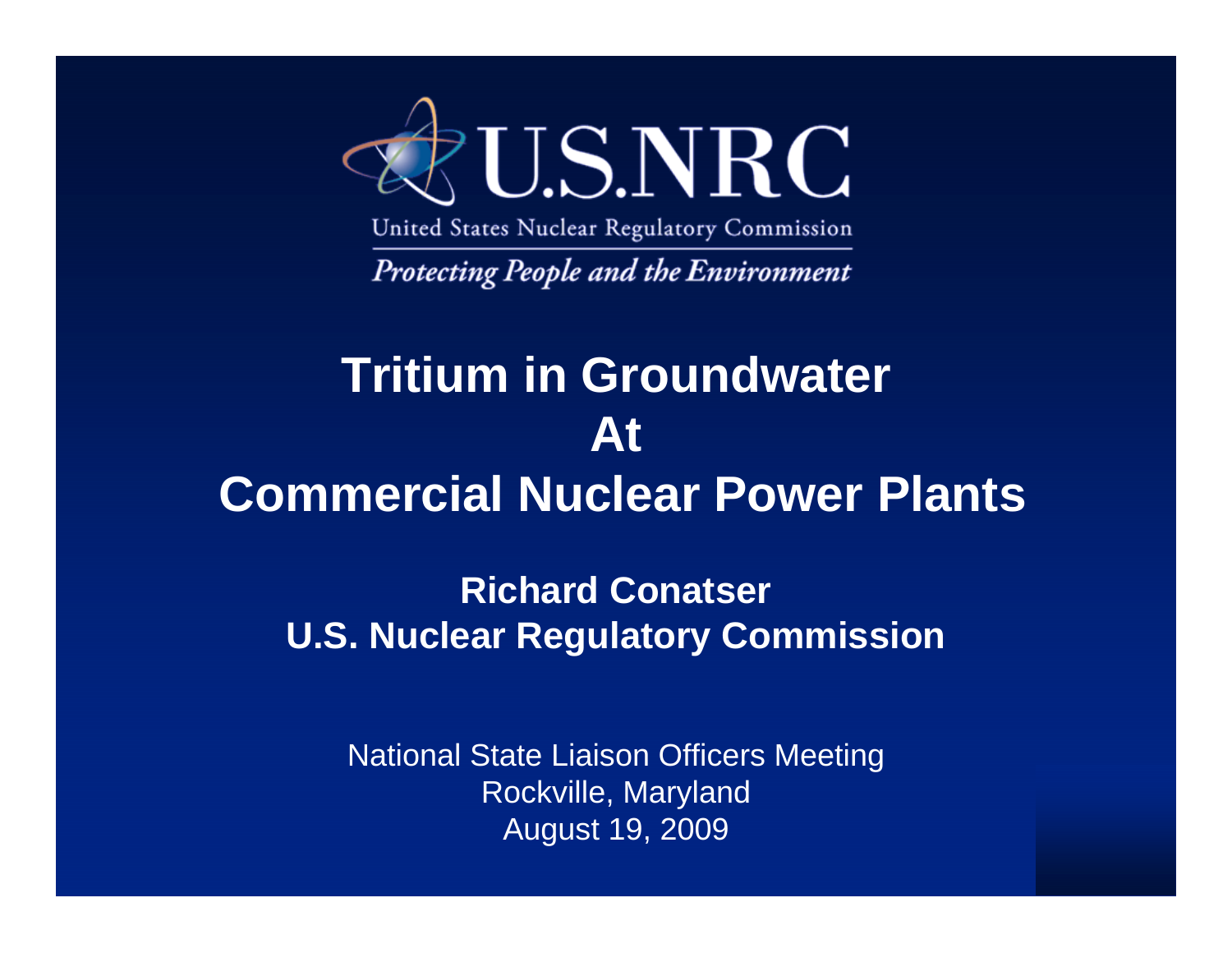





- Introduction (Communication)
- Tritium basics
- History (up to 2006)
- Update since 2006
	- NRC Information Notice 2006-13
	- Industry Initiative, NEI 07-07
	- NRC Task Force Report
	- EPRI, GW Protection Guideline
	- NRC Regulatory Guides 1.21 & 4.1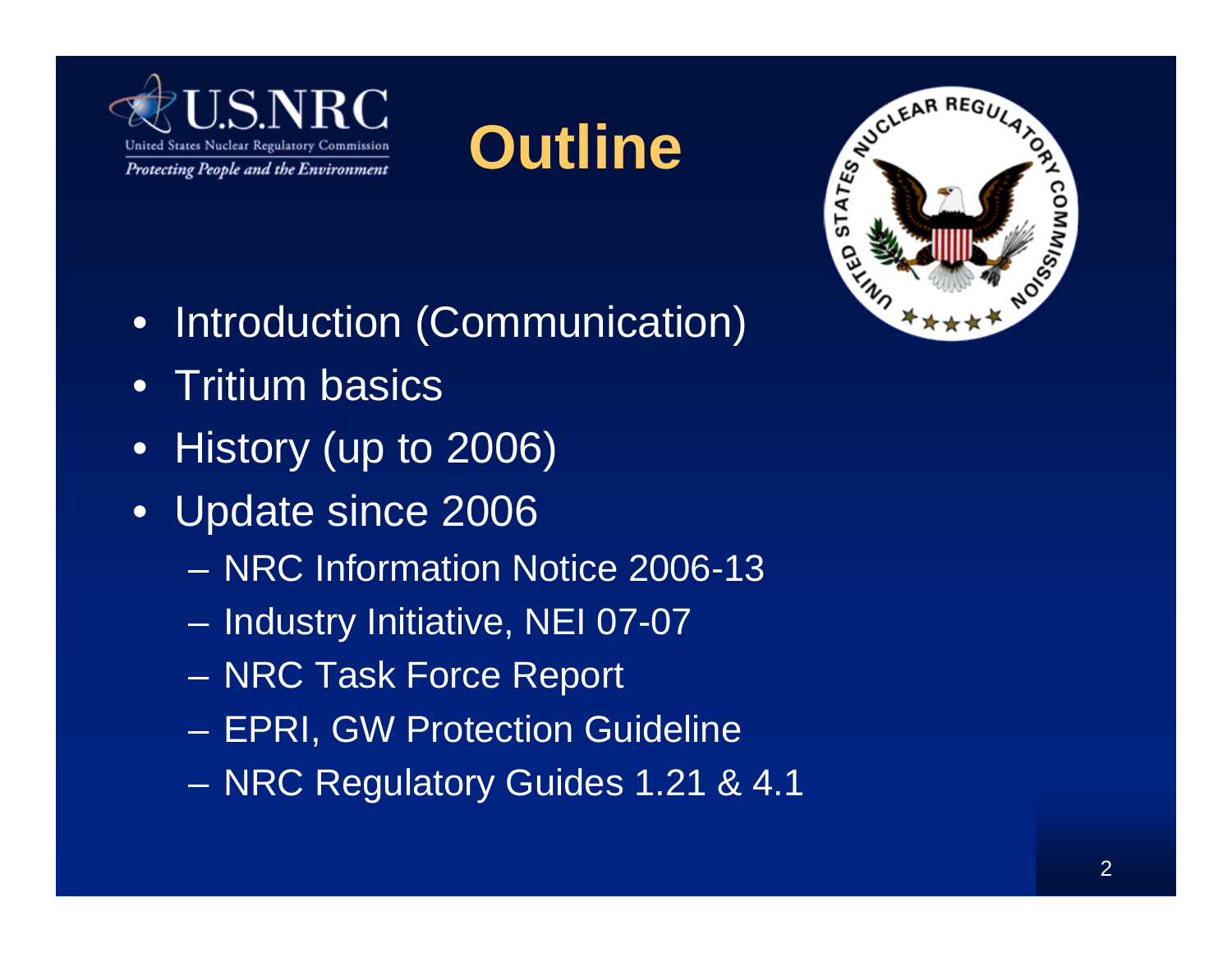

### **Introduction**

- Leaks / spills occur at nuclear power plants
- Can contaminate on-site ground water
- Potential for migration to offsite areas
- Regulatory aspects (on-site and offsite)
- Key events in Salem, IP, Braidwood
- Much attention (media, public, & political)
- Stakeholder concerns
- Environmental stewardship / good neighbor
- **Communication**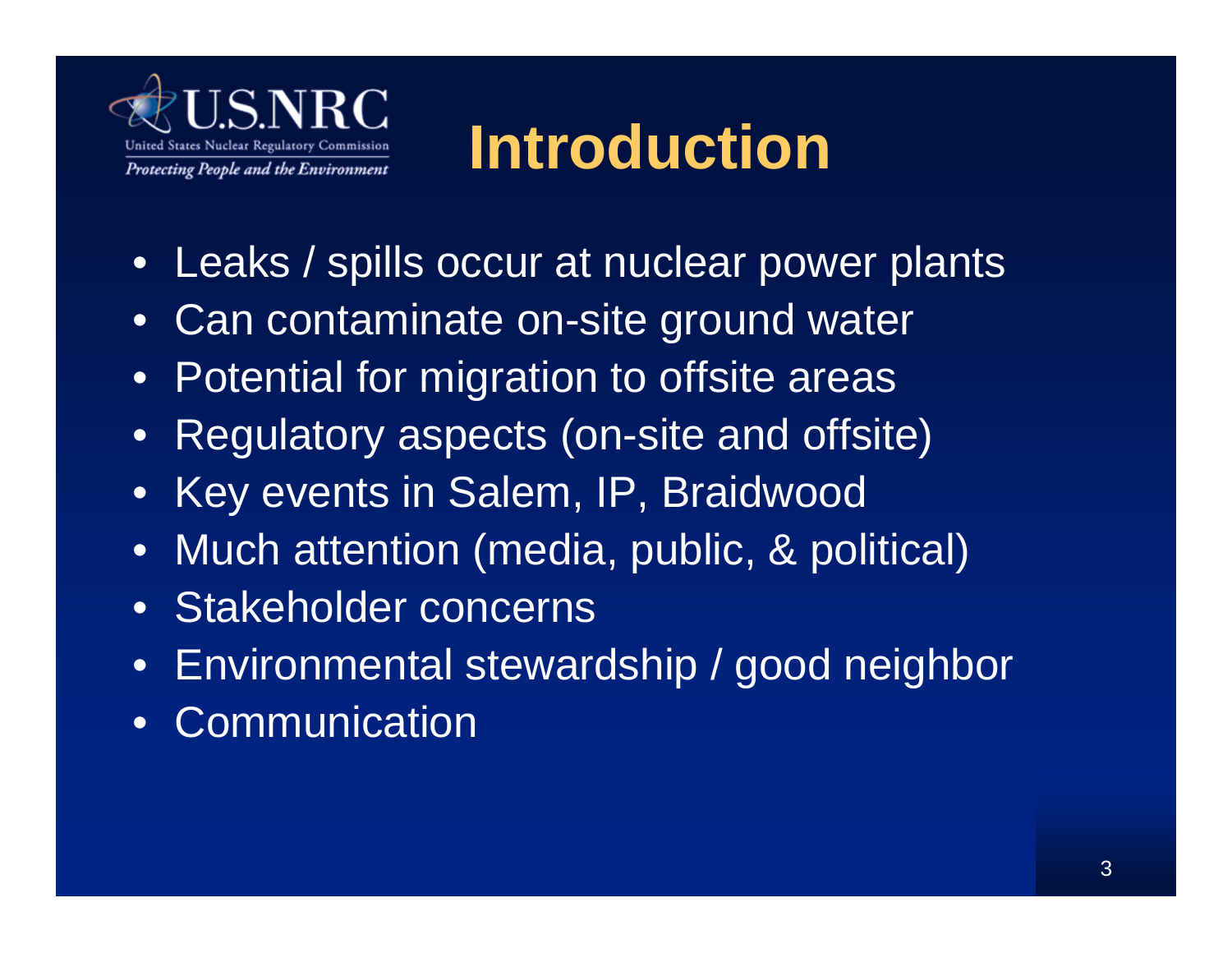

## **The Challenge of Informing the Public**

"The professional person's standing in the community depends, in the final analysis, on the public's insight of his work, that is, on the educational level of the man in the street. When specialized knowledge of professional people is incomprehensible to the average man, he is apt to flounder between frustrated suspicion and excessive awe, leading him either to interfere unduly with professional independence or to accept naively every claim made by anyone who calls himself a professional."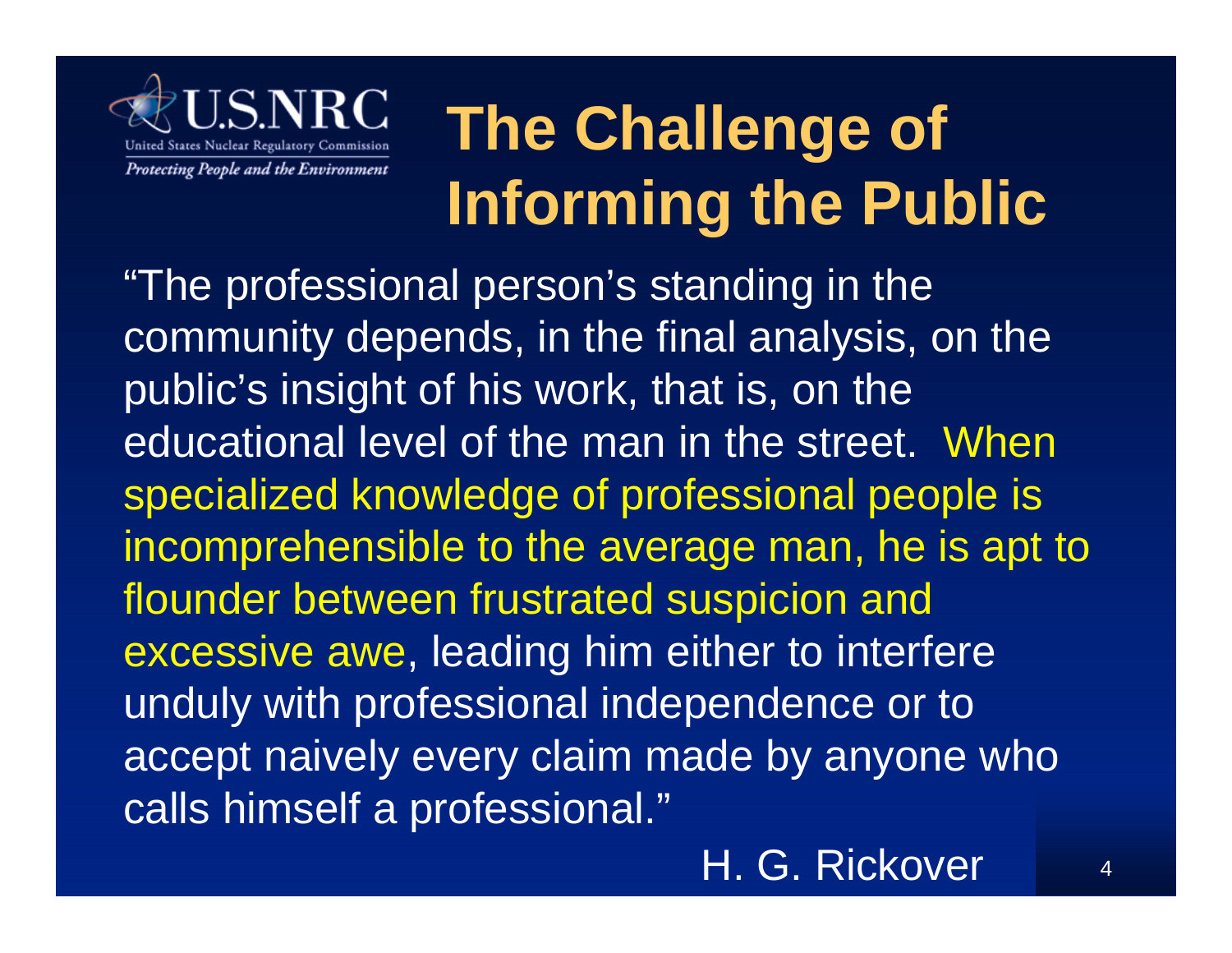

# **Natural Tritium**

- Tritium is produced naturally  $(t_{1/2} = 12 \text{ yrs})$
- Produced in the atmosphere
- Pre-nuclear, natural, surface waters contained 1-5 atoms tritium for every 1018 atoms of hydrogen (1-5 TU)
- 1 TU =  $3.2$  pCi/l  $(5$  TU =  $16$  pCi/l)
- Rainfall has higher natural tritium than natural surface water
- Low-energy beta emitter (18 keV)
- Potassium-40 is natural (1000-3000 pCi/l)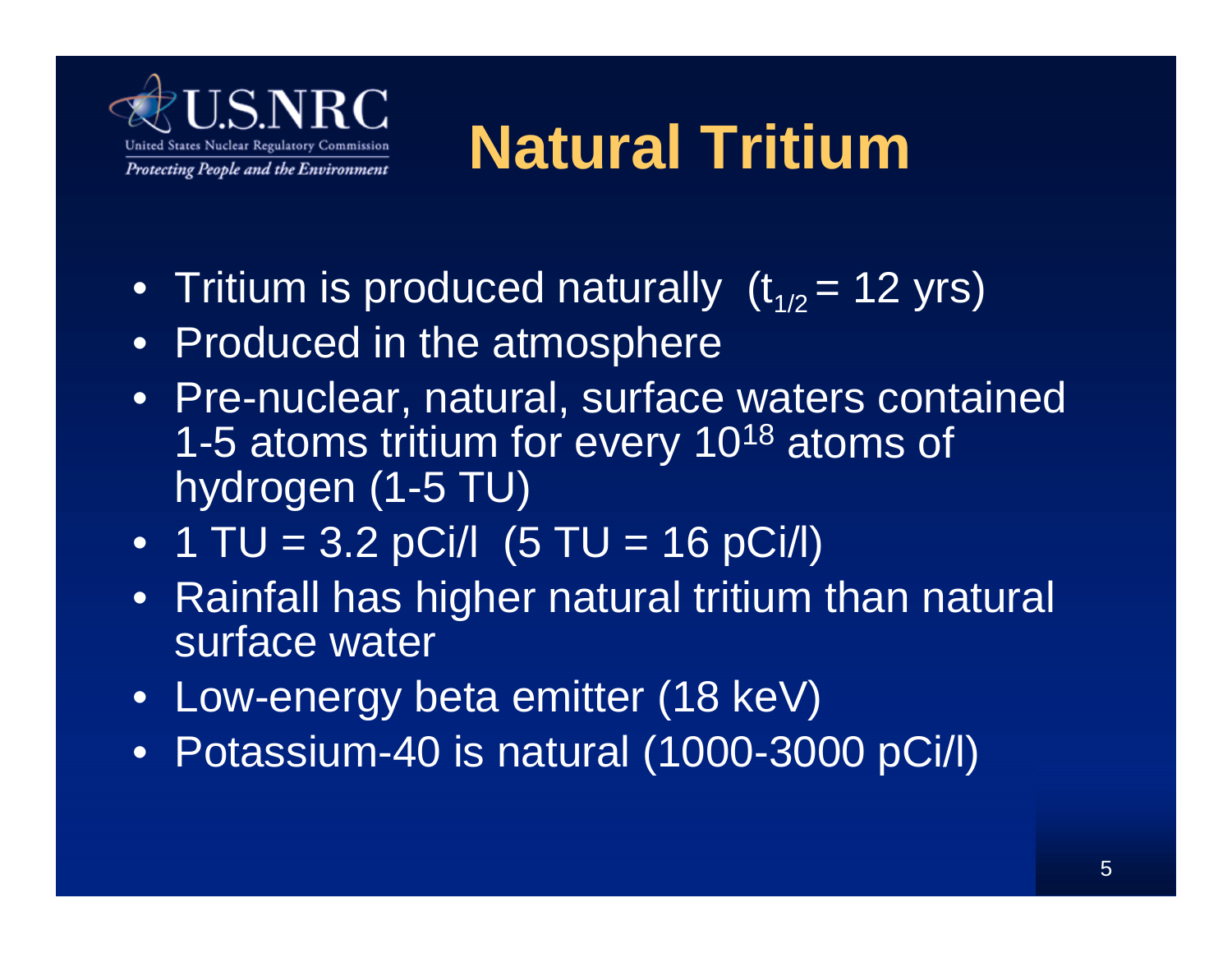

# **Tritium Production**

- Natural production = 4-8 MCi/yr
- Pre-nuclear global inventory = 80 MCi
- Nuclear weapons = 6-7 MCi/megaton – Hiroshima Bomb ~ 0.13 MCi tritium
- Industry (e.g., exit signs) 0.00003 MCi/sign
- Produced in nuclear reactors (0.0001 to 0.0005 MCi/yr per U.S. reactor, nominal)
- Nuclear reactors can temporarily increase local tritium inventory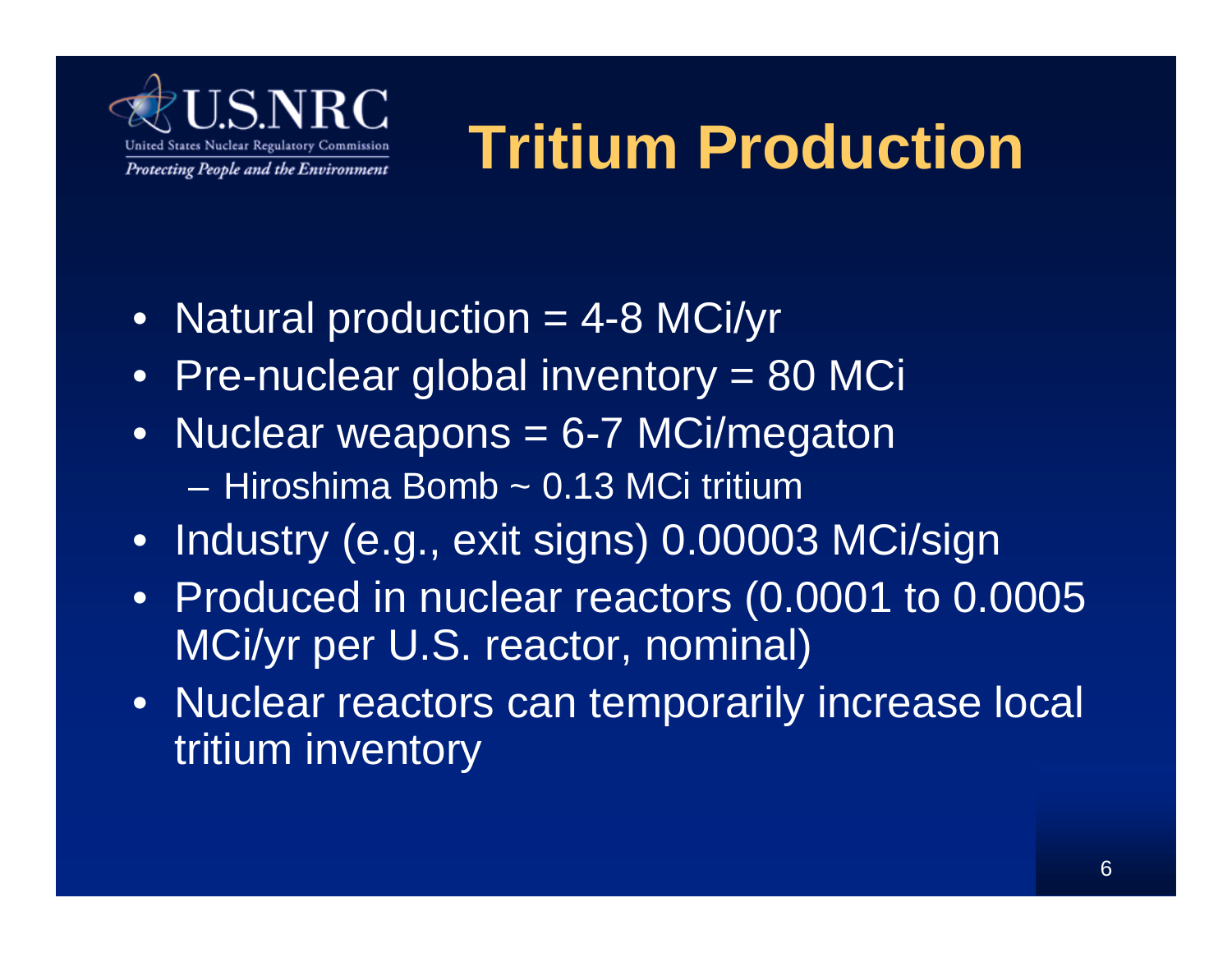

## **Tritium from Nuclear Power Plants**

- Rad releases from reactors are allowed
- 0.0001 to 0.0005 MCi/year per reactor
- 0.0000000643 MCi tritium leaks at a site
- These numbers are unwieldy => pCi
- Safe drinking water standard is 20,000 pCi/l tritum (4 mrem/year, EPA)
- NRC reporting level is 20,000 pCi/l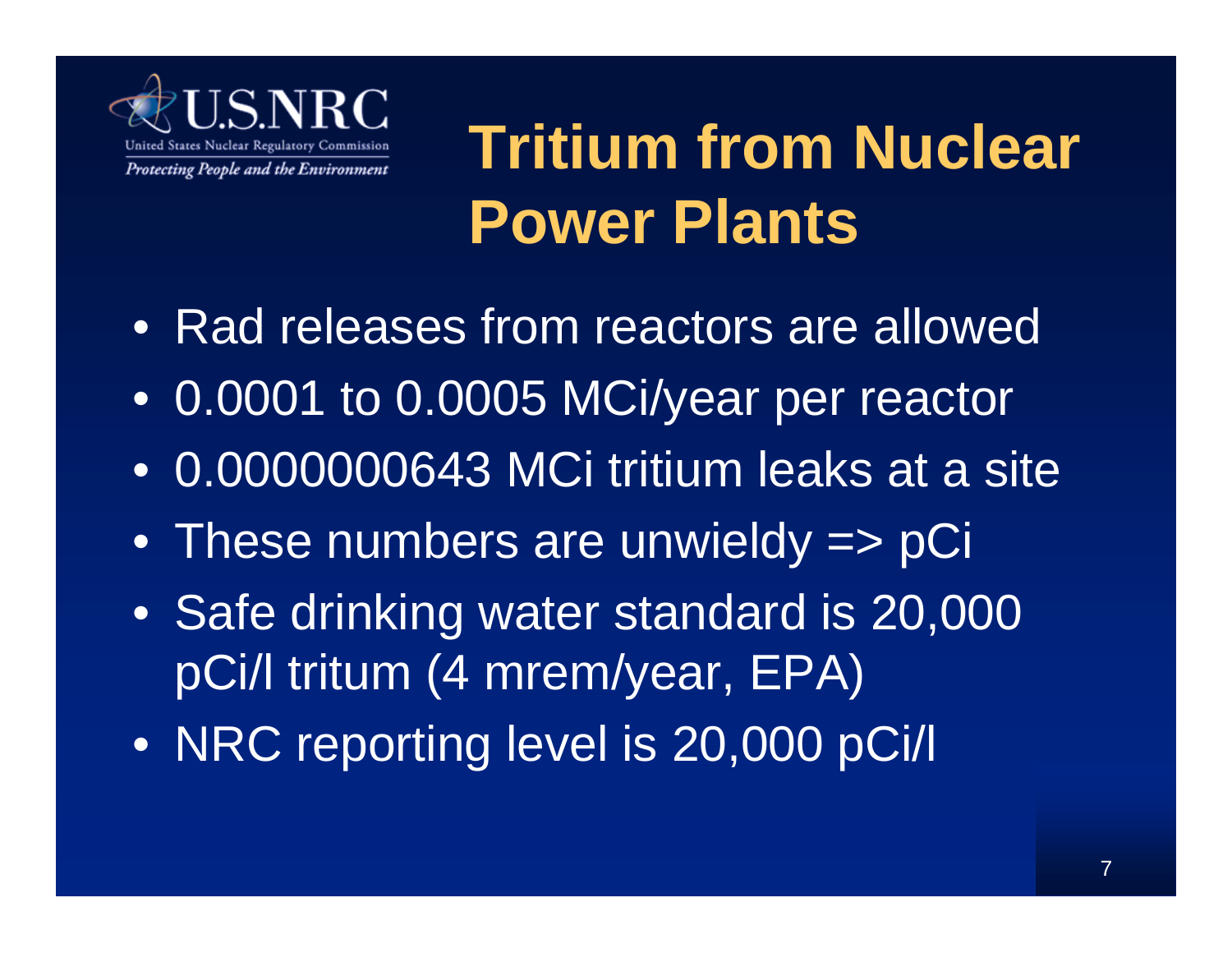

**Regulations**

- Radioactivity is routinely discharged from NPPs – to air and water
	- using NRC authorized methods.
- NRC requires reporting of discharges (before)
- NRC requires monitoring environment (after)
- Information is summarized in annual reports
- You can view reports on NRC Web site
- NRC inspectors review and verify public health and safety standards are met.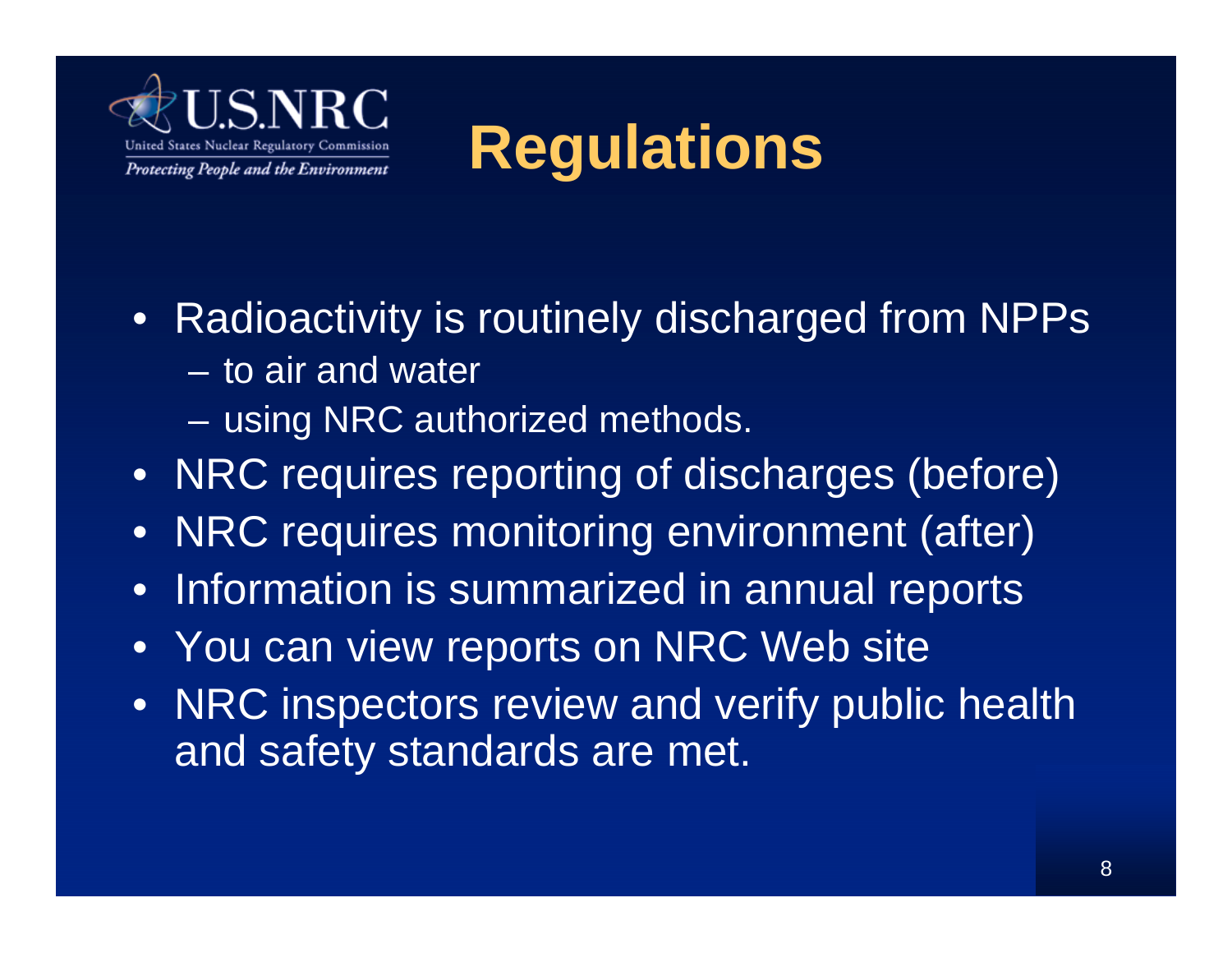

#### **Key Events Timeline**

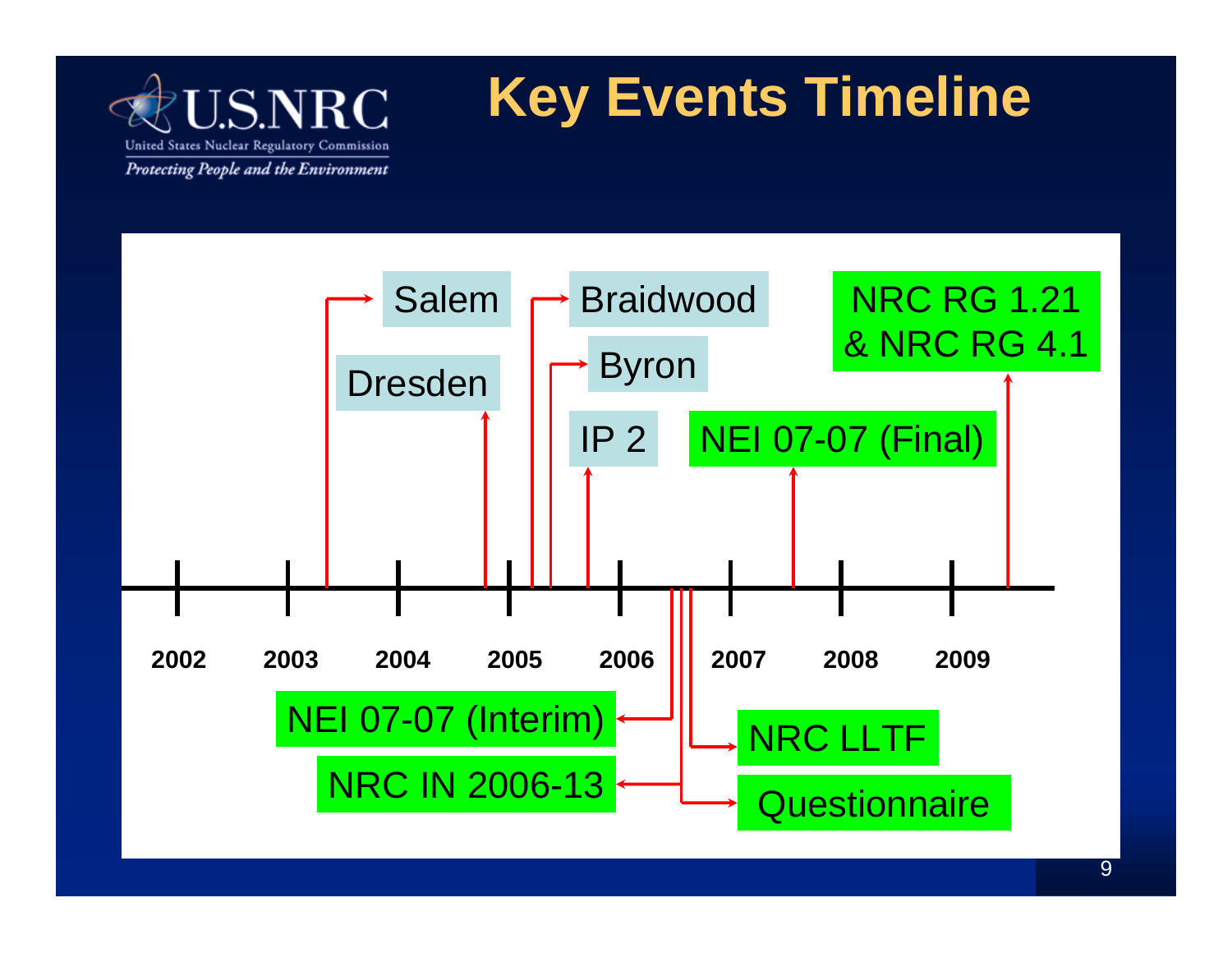

### **NRC Information Notice 2006-13**

- Issued July 2006
- Outlines industry experience
- References existing NRC regulations
- Concludes leaks could lead to unassessed exposure pathways

**UNITED STATES** NUCLEAR REGULATORY COMMISSION OFFICE OF NUCLEAR REACTOR REGULATION WASHINGTON, D.C. 20555-0001

July 10, 2006

NRC INFORMATION NOTICE 2006-13:

GROUND-WATER CONTAMINATION DUE TO UNDETECTED LEAKAGE OF RADIOACTIVE **WATER** 

#### **ADDRESSEES**

All holders of operating licenses for nuclear power and research and test reactors including<br>those who have permanently ceased operations and have certified that fuel has been rmanently removed from the reactor and those authorized by Title 10 of the Code of Federal Regulations (10 CFR) Part 72 licenses to store spent fuel in water-filled structures.

#### PURPOSE

The U.S. Nuclear Regulatory Commission (NRC) is issuing this information notice (IN) to inform addressees of the occurrence of radioactive contamination of ground water at multiple facilities due to undetected leakage from facility structures, systems, or components that contain or transport radioactive fluids. It is expected that recipients will review the information for applicability to their facilities and consider actions, as appropriate, to avoid similar problems.<br>However, suggestions contained in this IN are not NRC requirements; therefore, no specific action or written response is required.

#### **DESCRIPTION OF CIRCUMSTANCES**

Radioactive contamination of ground water has occurred at multiple facilities due to undetected leakage from facility structures, systems, or components that contain or transport radioactive<br>fluids. Specific instances that have occurred recently include the following:

#### Braidwood Nuclear Power Plant

In March 2005, the licensee was notified by the Illinois Environmental Protection Agency (EPA) of tritium detected in a nearby residential well. Following that notification, the licensee began monitoring ground water between the community and the Braidwood plant. The licensee found detectable levels of tritium in a drainage ditch near the Braidwood access road, but at that time, no other offsite contaminated ground water was found. Based on the tritium identified in the drainage ditch, the licensee installed additional onsite monitoring wells to identify the source of the tritium contamination

In November 2005, the licensee identified peak contaminated ground water levels of 58,000 picocuries per fiter (pCi/L) in shallow, ground-water monitoring wells located at the edge of the owner controlled area. The licensee notified the NRC and immediately suspended all<br>further liquid radioactive releases. The tritium was attributed to historical leakage from vacuum breakers along the circulating water system blowdown line that is routinely used for radioactive liquid releases

ML060540038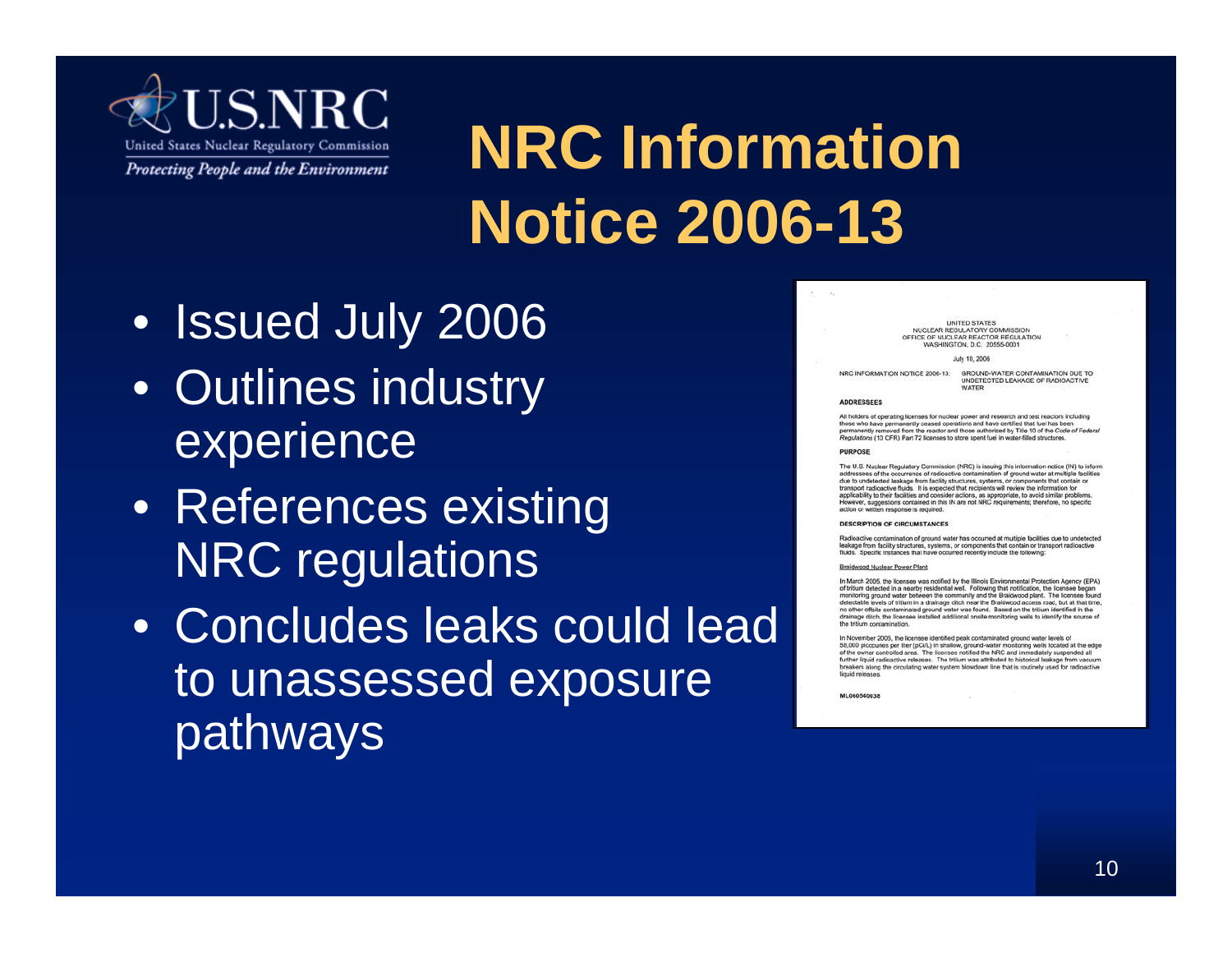

# **NEI Ground Water Protection Initiative**

- NEI 07-07
- Issued May 2006 (Interim)
- Written Action Plan
- Outlines communication protocol
- Licensees contact local and state officials
- Issued August 2007 (Final)

**NEI 07-07 [Final]** 

**INDUSTRY GROUND** ER PROTECTION INITIATIVE – FINAL **GUIDANCE DOCUMENT** 

**August 2007**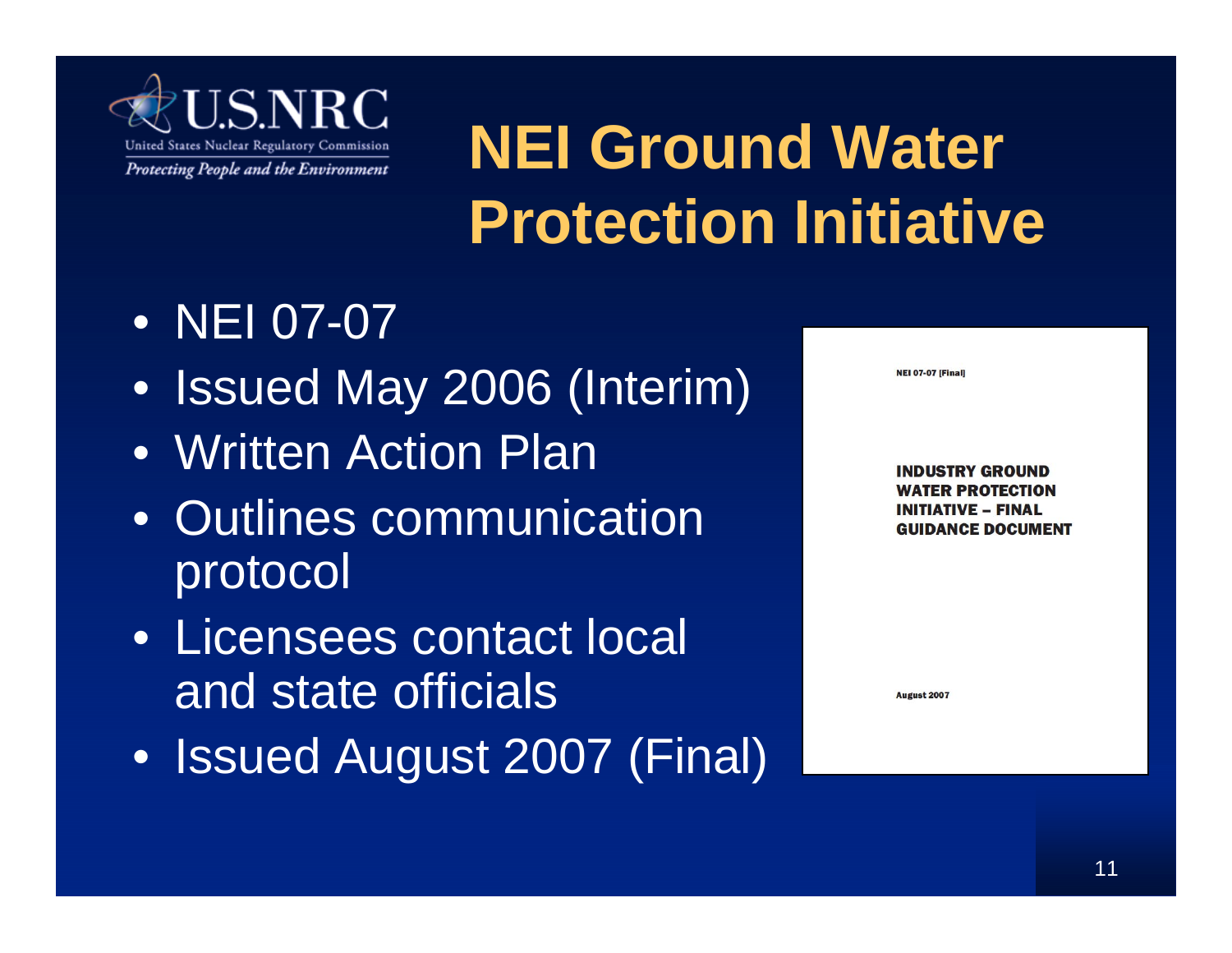

**Ground Water Questionnaire**

- Letter issued June 2006 (NEI)
- All licensees submit info by 31-Jul-06
- All leaks and spills per 10 CFR 50.75(g)
- Questionnaires are on NRCs Web Site
- This was a one-time "snapshot"
- More recent information is in the licensee's Annual Reports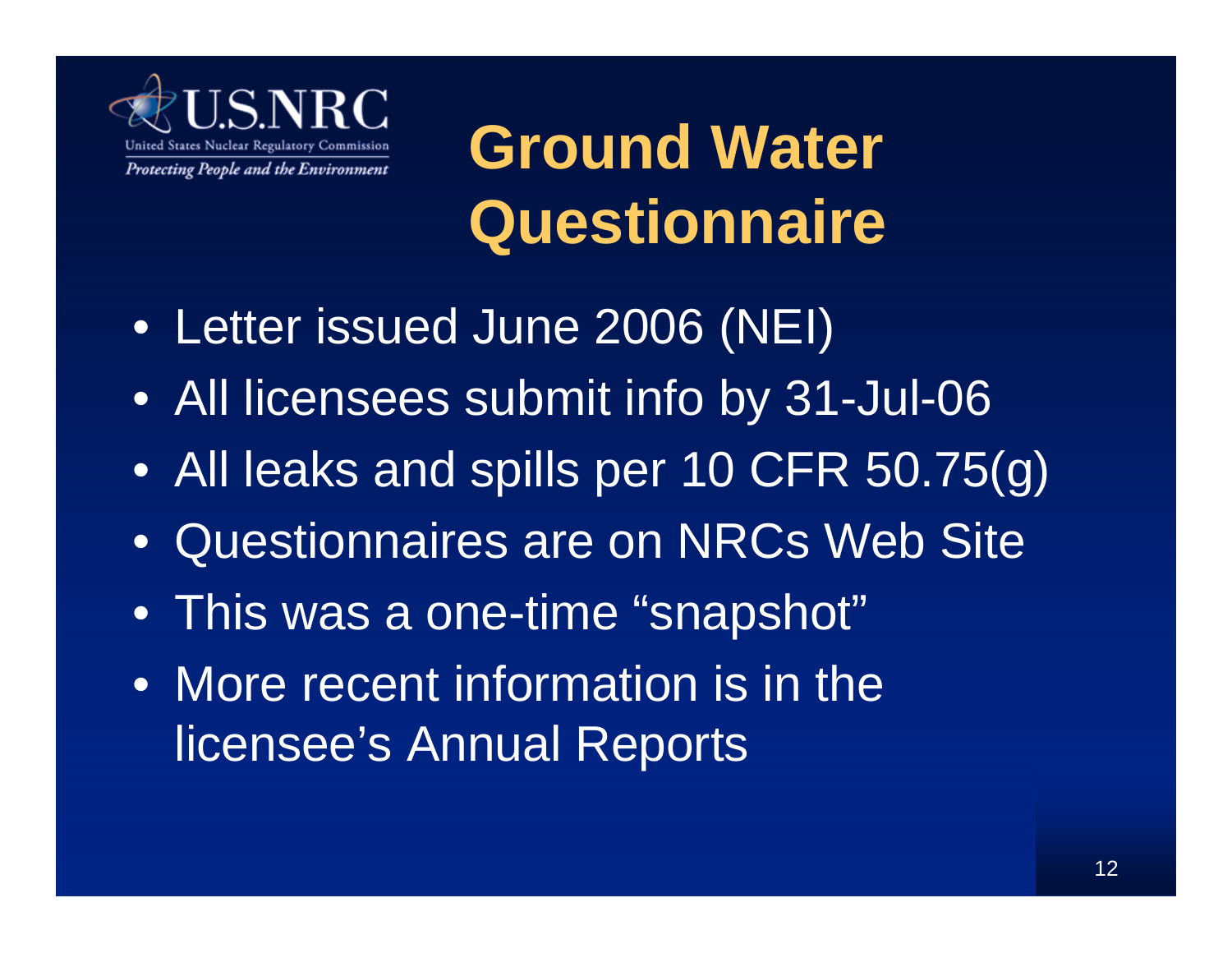

# **NRC Task Force Report**

- Issued Sep 2006
- 26 Recommendations
- 25 of 26 are closed
- Public Concerns
- No impact on health and safety of the public

**LIQUID RADIOACTIVE RELEASE LESSONS LEARNED TASK FORCE FINAL REPORT** 



September 1, 2006

**Task Force Members Stuart Richards, NRR Timothy Frye, NRR** James Shepherd, NMSS Thomas Nicholson, RES George Kuzo, Region II **Undine Shoop, OEDO** Stacie Sakai, NRR

Michael Shannon, Region IV Andrea Keim, NRR Stephen Klementowicz, NRR Ronald Nimitz, CHP, Region I Steven Orth, Region III Scott Burnell, OPA

Rich Allen, Illinois Emergency Management Agency, Bureau of Environmental Safety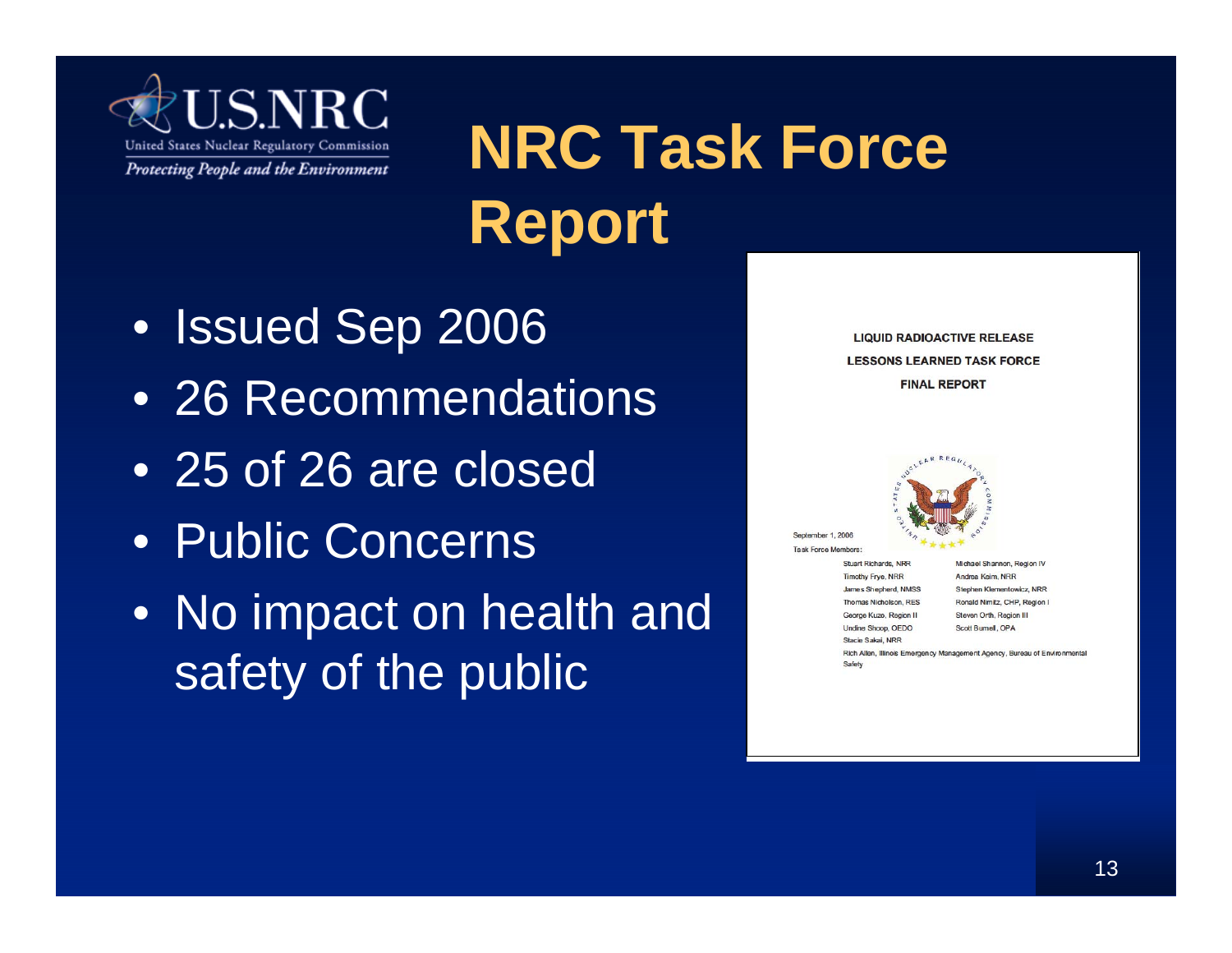

## **EPRI GW Guidelines**

- Issued Jan 2008
- Detailed Guidance for GW Monitoring

EPRI **ELERGY POWER** 

Groundwater Protection Guidelines for Nuclear Power Plants Public Edition

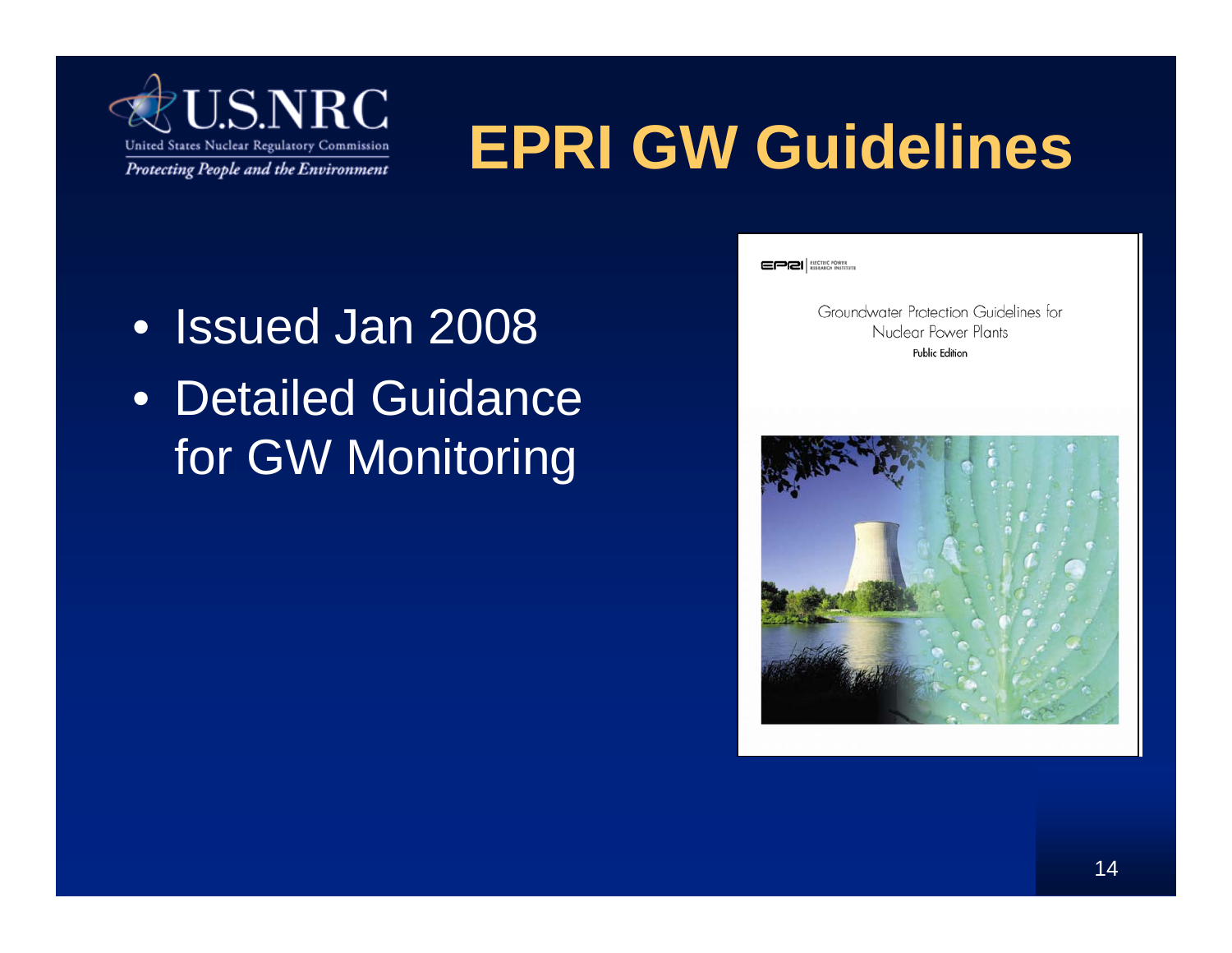

# **RG 1.21, Radioactive Effluents**

- Rev 2 issued June 2009
- Includes guidance on leaks and spills
- Monitor unmonitored release points
- Report discharges (including leaks/spills)



**U.S. NUCLEAR REGULATORY COMMISSION** 

**June 2005** Revision 2

**REGULATORY GUIDE** OFFICE OF NUCLEAR REGULATORY RESEARCH

**REGULATORY GUIDE 1.21** (Draft was issued as DG-1186, dated October 2008)

**MEASURING, EVALUATING, AND REPORTING RADIOACTIVE** MATERIAL IN LIQUID AND GASEOUS EFFLUENTS AND **SOLID WASTE** 

A. INTRODUCTION

This guide describes methods the staff of the U.S. Nuclear Regulatory Commission (NRC) considers acceptable for use: (1) in measuring, evaluating, and reporting plant-related radioactivity (excluding background radiation) in effluents and solid radioactive waste shipments from NRC licensed facilities, (2) in assessing and reporting the public dose from facility operations, and (3) on complying with 40 CFR 190 in accordance with the requirements of 10 CFR 20.1301(e).

This guide incorporates the risk-informed principles of the Reactor Oversight Process. A riskinformed, performance-based approach to regulatory decision-making combines the "risk-informed" and "performance-based" elements discussed in the staff requirements memorandum on SECY-98-144, "White Paper on Risk-Informed and Performance-Based Regulation," dated March 1, 1999 (Ref. 1)

The following regulations and design criteria establish the regulatory basis for the radiological effluent control program

Title 10 of the Code of Federal Regulations (10 CFR) Section 20.1501, "Surveys" (Ref. 2).

The NRC issues regulatory guides to describe and make available to the public methods that the NRC staff considers acceptable for use in implementing specific parts of the agency's regulations, techniques that the staff uses in evaluating specific problem<br>or postulinted accidents, and data that the staff needs in reviewing applications for permit not substitutes for regulations, and compliance with them is not required. Methods and solutions that differ from those set forth not substitutes for regulations, and compliance with them is not required. Methods and solutions that differ from those set forth<br>in regulatory guides will be decrived acceptable if they provide a basis for the findings re

This mide was issued after consideration of comments received from the public.

Regulatory guides are issued in 10 broad divisions: 1, Power Reactors; 2, Research and Test Reactors; 3, Fuels and Materials Facilities; 4. Environmental and Siting: 5. Materials and Plant Protection: 6. Products: 7. Transportation: 8. Occupational Health 9. Antitrust and Financial Review; and 10. General.

Electronic copies of this guide and other recently issued guides are available through the NRC's public Web site under the Regulatory Guides document collection of the SRC's Electronic Regulating-modules collection of the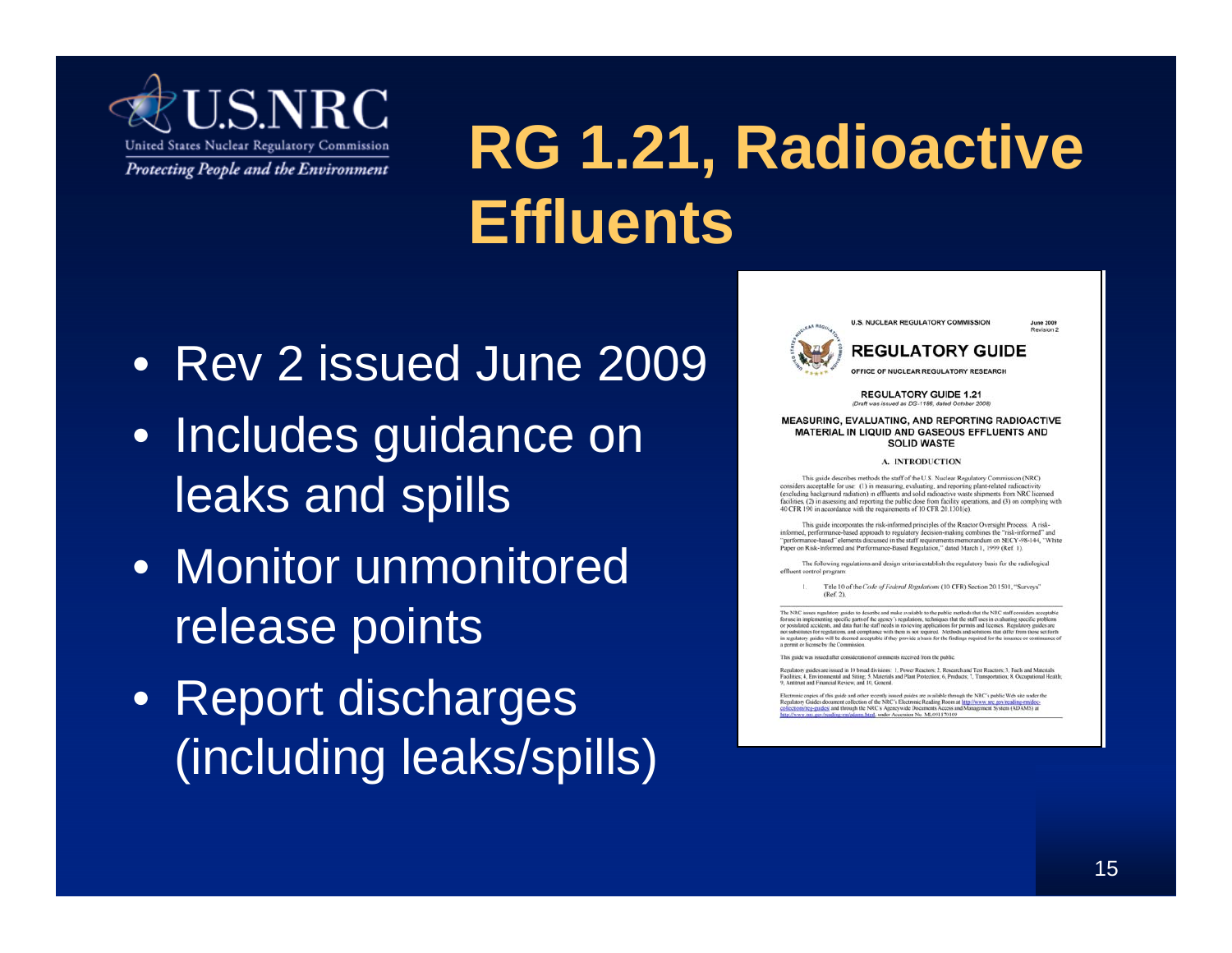

## **RG 4.1, Monitoring the Environment**

- Rev 2 issued June 2009
- Includes guidance on leaks and spills
- Evaluate leaks and spills for unassessed routes of exposure



**U.S. NUCLEAR REGULATORY COMMISSION** 

**June 2009** Revision 2

#### **REGULATORY GUIDE**

OFFICE OF NUCLEAR REGULATORY RESEARCH

**REGULATORY GUIDE 4.1** (Draft was issued as DG-4013, dated November 2008)

RADIOLOGICAL ENVIRONMENTAL MONITORING FOR **NUCLEAR POWER PLANTS** 

#### **A. INTRODUCTION**

This guide describes a method that the staff of the U.S. Nuclear Regulatory Commission (NRC) considers acceptable for use in establishing and conducting an environmental monitoring program at nuclear power plants. The guide describes programs for preoperational and operational environmental monitoring

The regulatory framework for the radiological environmental monitoring program (REMP) derives from the following

- plant-specific technical specifications that establish a requirement for radiological environmental monitoring activities;
- Title 10 of the Code of Federal Regulations (10 CFR) Part 50, "Domestic Licensing of Production and Utilization Facilities." Appendix I. "Numerical Guides for Design Objectives and Limiting Conditions for Operation to Meet the Criterion 'As Low As Is Reasonably Achievable' for Radioactive Material in Light-Water-Cooled Nuclear Power Reactor Effluents" (Ref. 1);

The NRC issues regulatory guides to describe and make available to the public methods that the NRC staff considers acceptable for we in implementation of the same of the space  $\hat{r}$  requires the control of the state in the control of the state of the state of the state of the state of the state of the state of the state of the state of particl permit or license by the Commission

This guide was issued after consideration of comments received from the public

Regulatory quides are issued in 10 broad divisions: 1. Power Reactory: 2. Research and Test Reactory: 3. Fack and Materials Facilities: 4. Environmental and Stiting: 5. Materials and Plant Protection: 6, Products: 7, Transportation; 8, Occupational Health;<br>9, Antitrust and Financial Review, and 10. General.

Electronic copies of this guide and other recently issued guides are available through the NRC's public Web site under the<br>Regulatory Guides document collection of the NRC's Dectronic Reading Room at <u>http://www.net.en/th</u> ttp://www.nrc.gov/rcading-rm/adams.html.under Accession No. ML091310141.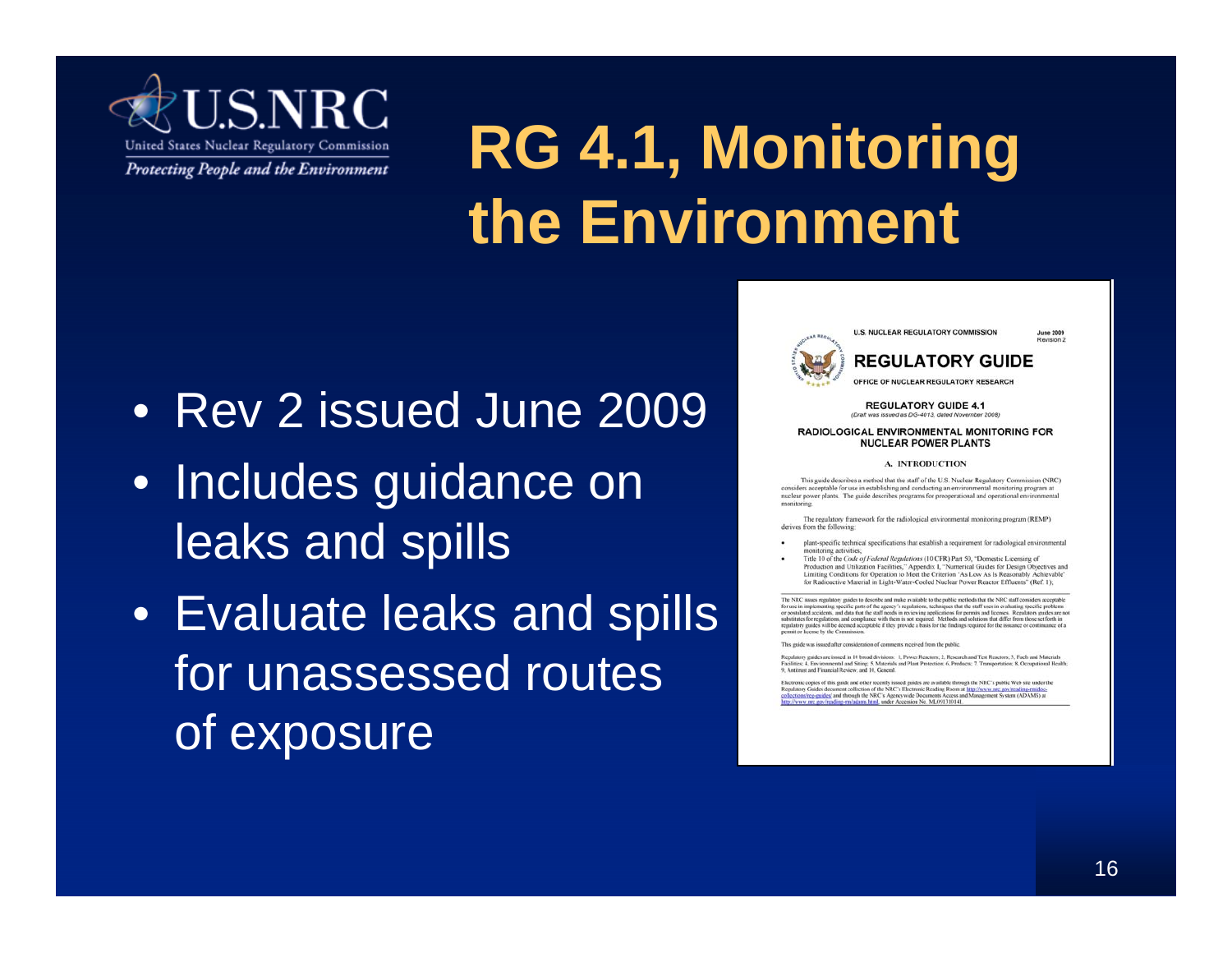

**Recent Industry Experience**

- Sites still experience leaks and spills
- Reported per communication protocol in their Action Plan
- Much more communication now
- No instance where tritium in drinking water exceeded the EPA 4 mrem/yr std
- Visit NRC Web Site
- <http://www.nrc.gov/reactors/operating/ops-experience/tritium/plant-info.html>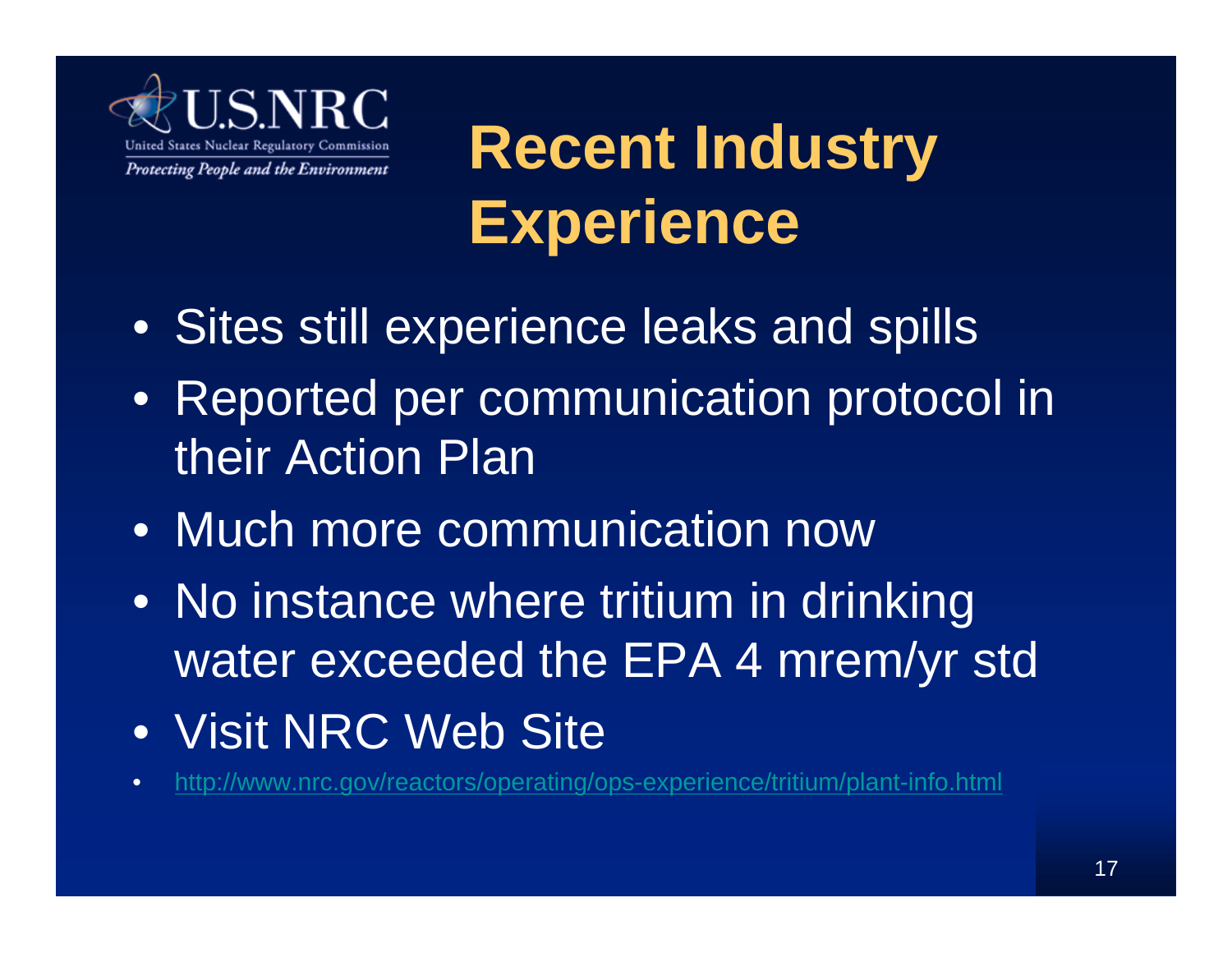

#### **Summary**

- Everyone is exposed to natural radiation (e.g., H-3)
- NPPs routinely discharge radioactive materials IAW NRC regulations
- Leaks have occurred at most NPPs
- Utilities report leaks to local and state authorities
- NRC requires monitoring before and after radioactive discharges
- Effluent reports are available on the NRC web site
- NRC inspectors verify public health and safety standards are met
- Communicate, communicate, communicate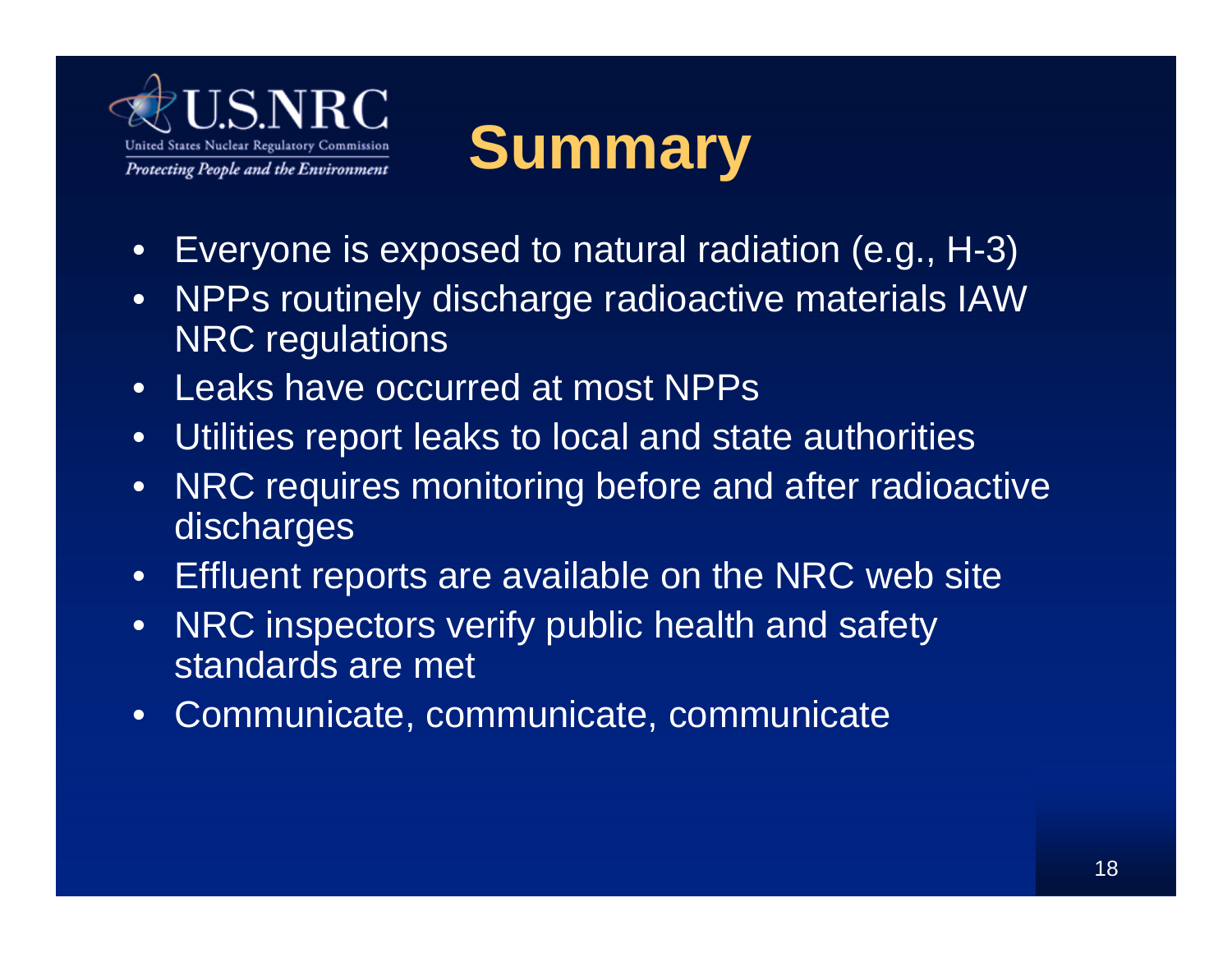

#### **Radiation Doses in Perspective** 1000 millirem $(1$  rem)